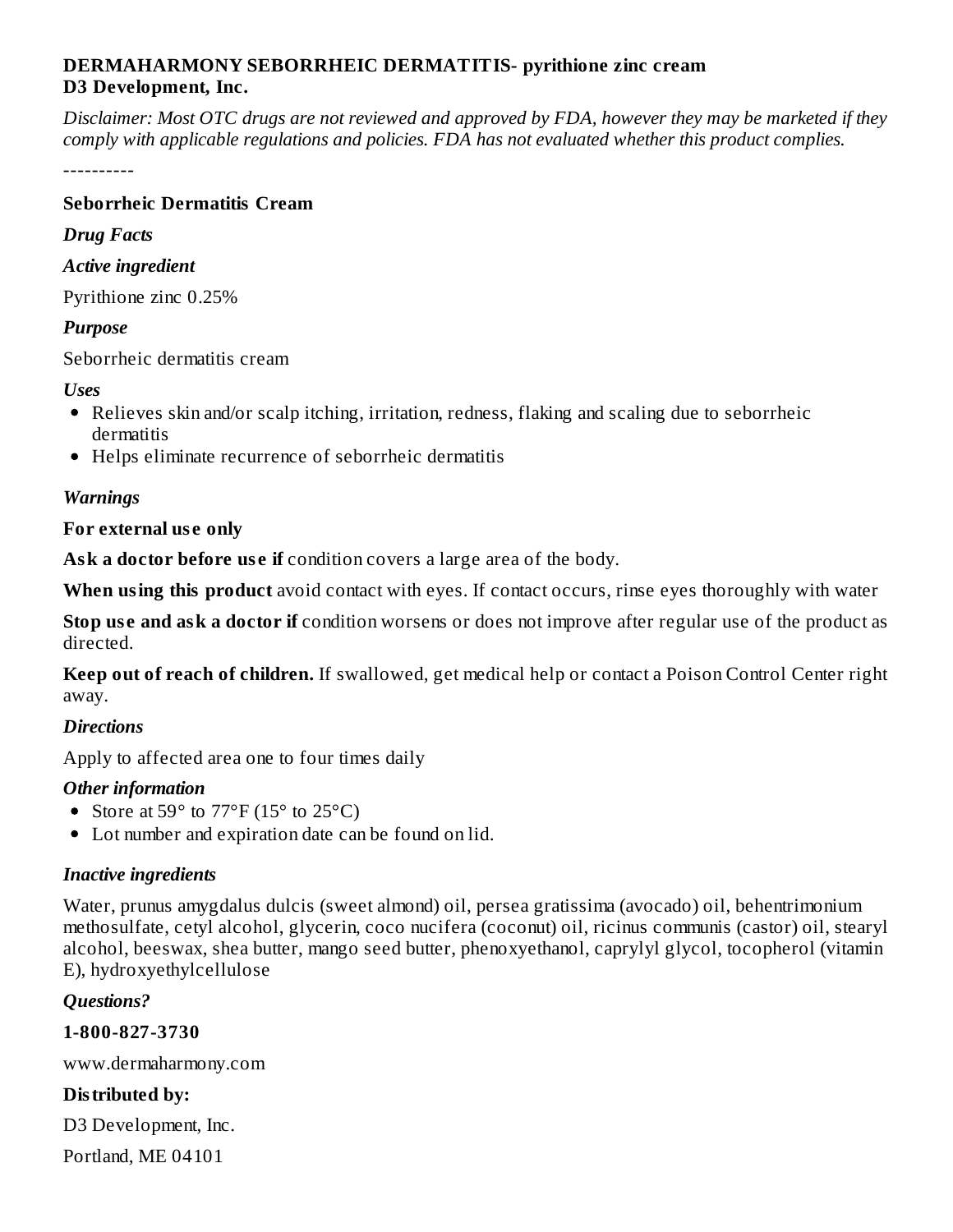# **Seborrheic Dermatitis CREAM**

Contains 0.25% Pyrithione Zinc

## 3 FL OZ (89 ml)



# **DERMAHARMONY SEBORRHEIC DERMATITIS**

pyrithione zinc cream

| <b>Product Information</b>             |                        |                          |               |  |  |  |  |  |
|----------------------------------------|------------------------|--------------------------|---------------|--|--|--|--|--|
| <b>Product Type</b>                    | HUMAN OTC DRUG         | Item Code (Source)       | NDC:71819-002 |  |  |  |  |  |
| <b>Route of Administration</b>         | TOPICAL                |                          |               |  |  |  |  |  |
|                                        |                        |                          |               |  |  |  |  |  |
|                                        |                        |                          |               |  |  |  |  |  |
| <b>Active Ingredient/Active Moiety</b> |                        |                          |               |  |  |  |  |  |
|                                        | <b>Ingredient Name</b> | <b>Basis of Strength</b> | Strength      |  |  |  |  |  |
|                                        |                        |                          |               |  |  |  |  |  |